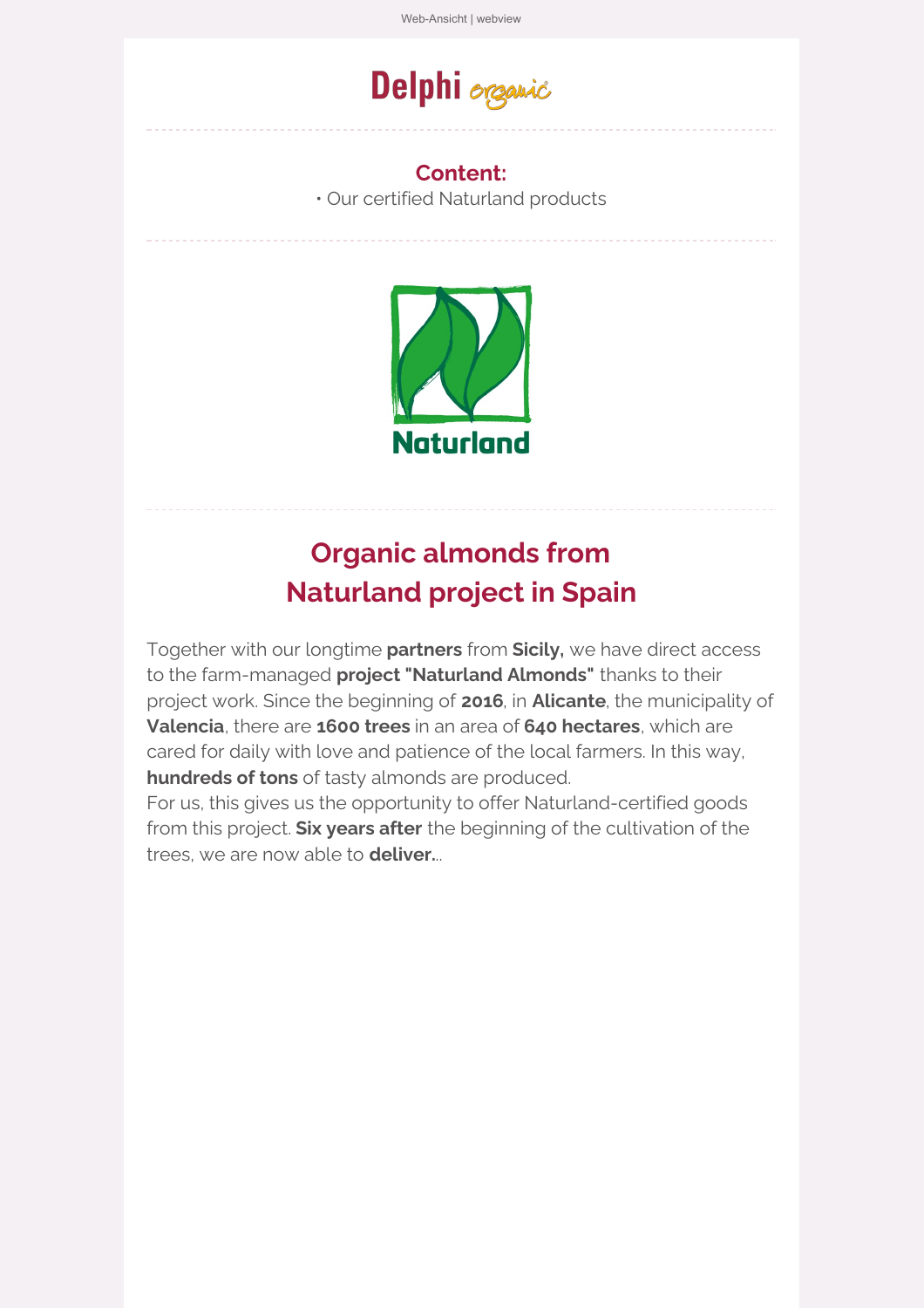

# **Organic [Almonds](https://ta37b2676.emailsys1a.net/c/36/5450113/0/0/0/330065/1acfd8775e.html)**

**Origin:** Spain **Available:** [whole,](https://ta37b2676.emailsys1a.net/c/36/5450113/0/0/0/330081/f40eff60e0.html) brown whole, [blanched](https://ta37b2676.emailsys1a.net/c/36/5450113/0/0/0/330083/7d2006f38c.html) [pined](https://ta37b2676.emailsys1a.net/c/36/5450113/0/0/0/330085/201b3a3280.html) diced and [roasted](https://ta37b2676.emailsys1a.net/c/36/5450113/0/0/0/330087/0d2dd53763.html) [sliced](https://ta37b2676.emailsys1a.net/c/36/5450113/0/0/0/330089/5ee607e1e0.html) [Almond](https://ta37b2676.emailsys1a.net/c/36/5450113/0/0/0/330091/3eac4d7dae.html) flour

**[Order](https://ta37b2676.emailsys1a.net/c/36/5450113/0/0/0/330065/1acfd8775e.html) Now**